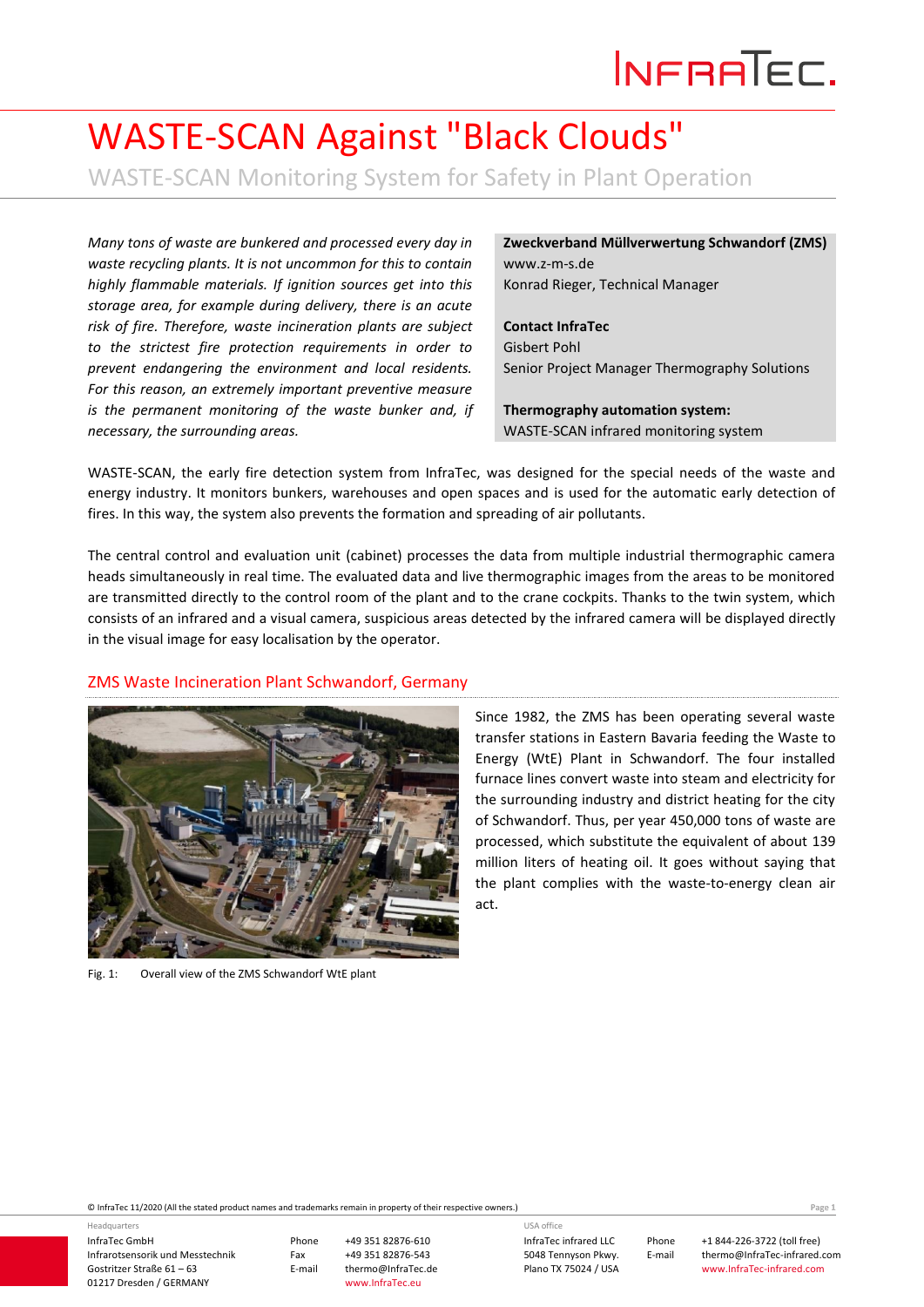# INFRATEC.

### WASTE-SCAN Against "Black Clouds"

WASTE-SCAN Monitoring System for Safety in Plant Operation



A waste bunker with a capacity of approx. 8,000 tons is available to ensure continuous and smooth operation with sufficient fuel supply.

The waste temporarily stored here represents the greatest fire load of the plant due to its quantity and composition. When implementing a corresponding safety concept  $-$  also in compliance with the fire insurer – a modern, automated fire and temperature detection adapted to the specific needs of the plant should be used in addition to the extensive extinguishing technology, which is already installed.

Fig. 2: Bunker view with crane cockpit on the left

After researching the market and evaluating available solutions, ZMS decided to work with Dresden based InfraTec. The WASTE-SCAN and FIRE-SCAN systems from the specialist in thermographic measurement technology have been in use in the energy and recycling industry for over 20 years. The modularity of InfraTec`s WASTE-SCAN and FIRE-SCAN solutions allow a high degree of customization based on time-proven building blocks.

#### Introduction of WASTE-SCAN at ZMS

To determine the exact requirements, InfraTec specialists carried out an inspection to analyse the conditions on site.

In the subsequent pre-engineering process, the future locations of the twin camera heads (infrared and visual) were determined. Especially due to the sometimes poor accessibility of the potential sites, a significant amount of planning was required together with the owner of the plant. The waste delivery and stacking area was divided into three segments to be monitored. It was decided to use robust fibre optic transmission (Gigabit Ethernet) for the data network between the three camera heads and the control cabinet.

Planning of the electrical and control instrumentation as well as the determination of the alarming and visualisation system were also part of the pre-engineering process.<br>
Fig. 3: TWIN system integrated in a very



robust pan-tilt head in the waste bunker

© InfraTec 11/2020 (All the stated product names and trademarks remain in property of their respective owners.) Page **2**

InfraTec GmbH Infrarotsensorik und Messtechnik Gostritzer Straße 61 – 63 01217 Dresden / GERMANY

Headquarters

Phone +49 351 82876-610 Fax +49 351 82876-543 thermo@InfraTec.de www.InfraTec.eu

InfraTec infrared LLC 5048 Tennyson Pkwy. Plano TX 75024 / USA USA office

Phone +1 844-226-3722 (toll free) E-mail thermo@InfraTec-infrared.com www.InfraTec-infrared.com